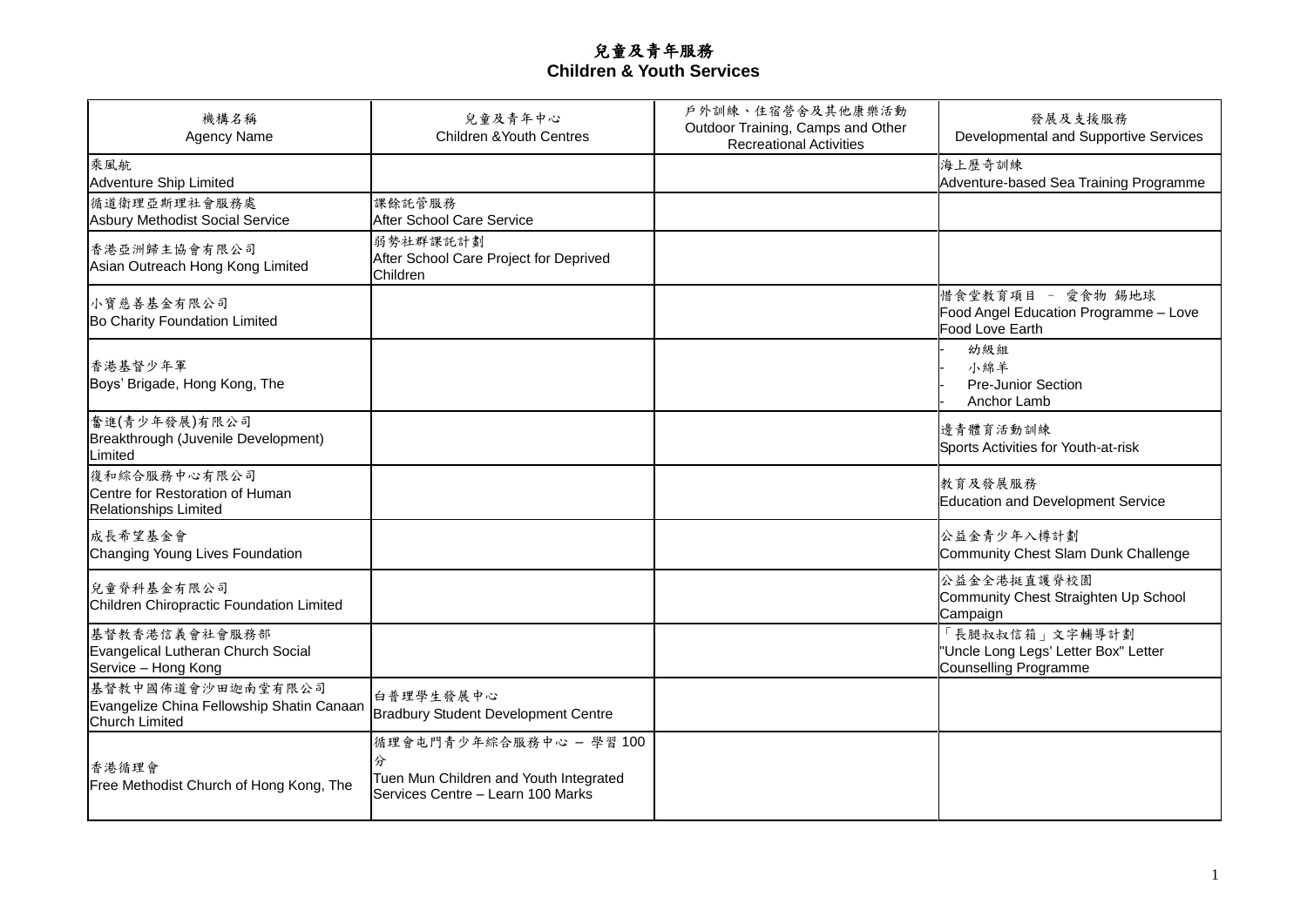## 兒童及青年服務 **Children & Youth Services**

| 機構名稱<br><b>Agency Name</b>                                                     | 兒童及青年中心<br><b>Children &amp; Youth Centres</b>              | 戶外訓練、住宿營舍及其他康樂活動<br>Outdoor Training, Camps and Other<br><b>Recreational Activities</b>                                         | 發展及支援服務<br>Developmental and Supportive Services                                                 |
|--------------------------------------------------------------------------------|-------------------------------------------------------------|---------------------------------------------------------------------------------------------------------------------------------|--------------------------------------------------------------------------------------------------|
| 香港基督女少年軍<br>Girls' Brigade Hong Kong, The                                      |                                                             |                                                                                                                                 | 制服團體<br><b>Uniform Group</b>                                                                     |
| 安徒生會有限公司<br>Hans Andersen Club Limited                                         | 竹園中心<br><b>Chuk Yuen Centre</b>                             |                                                                                                                                 |                                                                                                  |
| 香港航空青年團<br>Hong Kong Air Cadet Corps                                           |                                                             | 航空教育<br><b>Aviation Education</b>                                                                                               | 非正規教育<br>Non-formal Education                                                                    |
| 香港青年獎勵計劃<br>Hong Kong Award for Young People, The                              |                                                             | 計劃宣傳,大專生領袖訓練及各項訓練活動<br>AYP in Action, Leaders' Training Programme<br>for University Students and Various Training<br>Programmes |                                                                                                  |
| 香港青少年服務處<br>Hong Kong Children and Youth Services                              | 大元課餘托管服務中心<br>Tai Yuen After-School Care Service Centre     |                                                                                                                                 |                                                                                                  |
| 香港基督教服務處<br>Hong Kong Christian Service                                        |                                                             |                                                                                                                                 | 網開一面 - 網絡沉溺輔導中心 On-line New<br>Page - Online Addiction Counselling Centre                        |
| 香港青年協會<br>Hong Kong Federation of Youth Groups, The                            |                                                             | 營舍及戶外活動中心<br>Camps & Outdoor Activities Centres                                                                                 | DSE@2777 1112<br>青年就業網絡<br>「關心一線通資訊聆」服務<br>DSE@2777 1112<br>Youth Employment Network<br>Infoline |
| 香港海事青年團<br>Hong Kong Sea Cadet Corps                                           |                                                             |                                                                                                                                 | 社會服務<br><b>Community Services Projects</b>                                                       |
| 啟勵扶青會有限公司<br><b>KELY Support Group Limited</b>                                 |                                                             |                                                                                                                                 | 「成功在望」<br>Get Positive! Programme                                                                |
| 循道衛理聯合教會鴨脷洲中心<br>Methodist Ap Lei Chau Centre, The                             | 童心同行·家樂融融<br>Accompany with Children - Joyful Family        |                                                                                                                                 |                                                                                                  |
| 香港北角區街坊福利事務促進會<br>North Point Kai-fong Welfare Advancement<br>Association, The | 社區支援學童服務中心<br>Community Support Students Services<br>Centre |                                                                                                                                 |                                                                                                  |
| 智樂兒童遊樂協會<br>Playright Children's Play Association                              |                                                             | 醫院遊戲服務 - 瑪嘉烈醫院<br>遊戲教育及培訓<br><b>Hospital Play Service at Princess</b><br>Margaret Hospital<br>Playwork Training & Education     |                                                                                                  |
| 救世軍<br>Salvation Army, The                                                     |                                                             |                                                                                                                                 | 青少年性健康支援計劃<br>Youth Sexual Health Support Scheme                                                 |